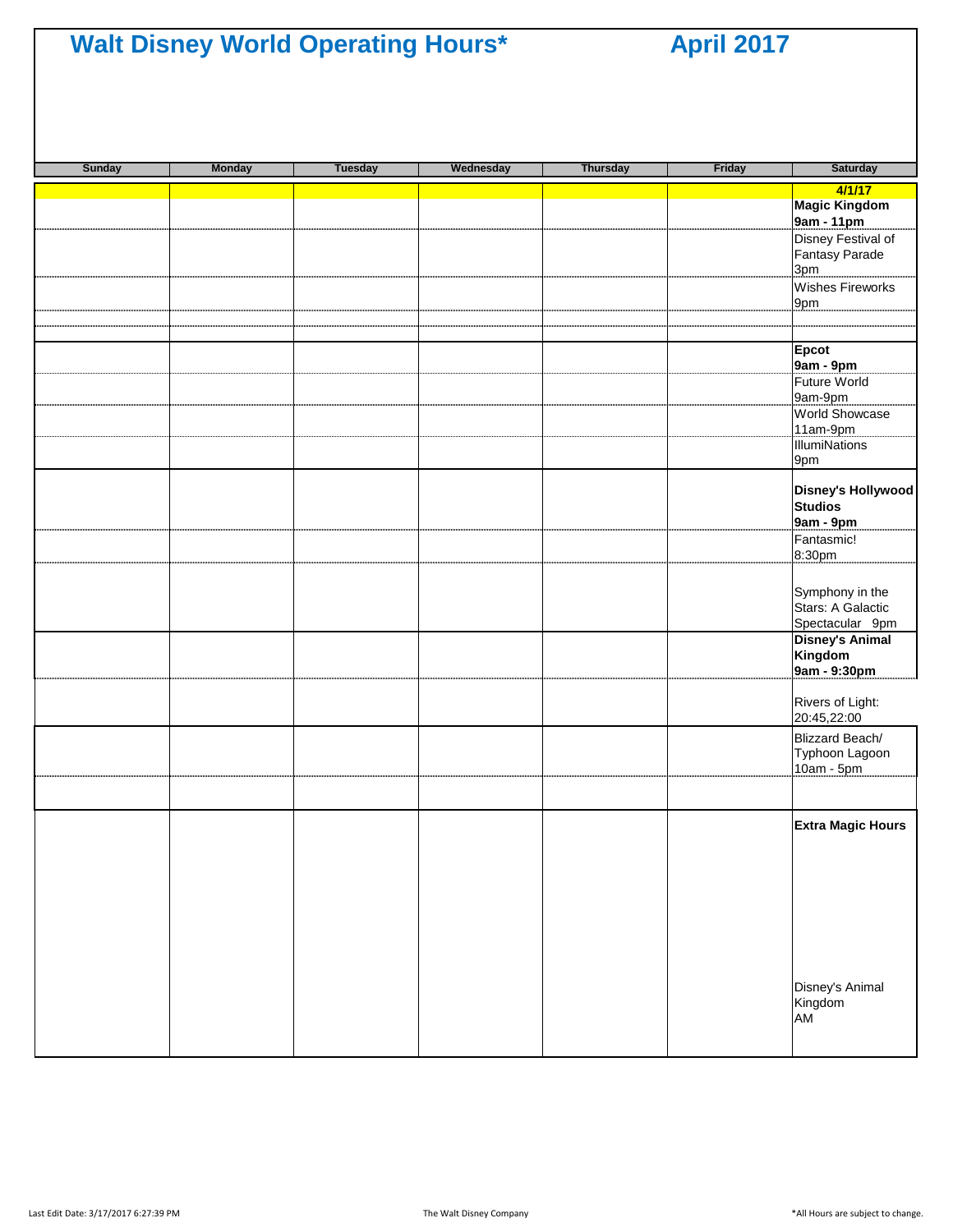| <b>Sunday</b>                                           | Monday                                                  | Tuesday                                                 | Wednesday                                               | <b>Thursday</b>                                                                               | <b>Friday</b>                                           | <b>Saturday</b>                                         |
|---------------------------------------------------------|---------------------------------------------------------|---------------------------------------------------------|---------------------------------------------------------|-----------------------------------------------------------------------------------------------|---------------------------------------------------------|---------------------------------------------------------|
| 4/2/17                                                  | 4/3/17                                                  | 4/4/17                                                  | 4/5/17                                                  | 4/6/17                                                                                        | 4/7/17                                                  | 4/8/17                                                  |
| <b>Magic Kingdom</b><br>9am - 10pm                      | <b>Magic Kingdom</b><br>8am - 11pm                      | <b>Magic Kingdom</b><br>9am - 11pm                      | <b>Magic Kingdom</b><br>9am - 11pm                      | <b>Magic Kingdom</b><br>9am - 11pm                                                            | <b>Magic Kingdom</b><br>8am - 11pm                      | <b>Magic Kingdom</b><br>9am - 11pm                      |
|                                                         | Disney Festival of                                      | Disney Festival of                                      | Disney Festival of                                      | Disney Festival of                                                                            | Disney Festival of                                      | Disney Festival of                                      |
| Disney Festival of<br>Fantasy Parade 3pm                | <b>Fantasy Parade</b><br>3pm                            | <b>Fantasy Parade</b>                                   | <b>Fantasy Parade</b>                                   | <b>Fantasy Parade</b>                                                                         | <b>Fantasy Parade</b>                                   | <b>Fantasy Parade</b><br>5pm                            |
| <b>Wishes Fireworks</b>                                 | <b>Wishes Fireworks</b>                                 | 3pm<br><b>Wishes Fireworks</b>                          | 3pm<br><b>Wishes Fireworks</b>                          | 3pm<br><b>Wishes Fireworks</b>                                                                | 3pm<br>Wishes Fireworks                                 | Wishes Fireworks                                        |
| 9pm                                                     | 9pm                                                     | 9pm                                                     | 9pm                                                     | 9pm                                                                                           | 9pm                                                     | 9pm                                                     |
|                                                         |                                                         |                                                         |                                                         |                                                                                               |                                                         |                                                         |
| Epcot                                                   | Epcot                                                   | Epcot                                                   | Epcot                                                   | Epcot                                                                                         | Epcot                                                   | Epcot                                                   |
| 9am - 9pm                                               | 9am - 9pm                                               | 9am - 9pm                                               | 9am - 9pm                                               | 9am - 9pm                                                                                     | 9am - 9pm                                               | 9am - 9pm                                               |
| <b>Future World</b>                                     | <b>Future World</b>                                     | <b>Future World</b>                                     | <b>Future World</b>                                     | <b>Future World</b>                                                                           | <b>Future World</b>                                     | <b>Future World</b>                                     |
| 9am-9pm                                                 | 9am-9pm                                                 | 9am-9pm                                                 | 9am-9pm                                                 | 9am-9pm                                                                                       | 9am-9pm                                                 | 9am-9pm                                                 |
| <b>World Showcase</b>                                   | <b>World Showcase</b>                                   | <b>World Showcase</b>                                   | World Showcase                                          | <b>World Showcase</b>                                                                         | <b>World Showcase</b>                                   | <b>World Showcase</b>                                   |
| 11am-9pm                                                | 11am-9pm                                                | 11am-9pm                                                | 11am-9pm                                                | 11am-9pm                                                                                      | 11am-9pm                                                | 11am-9pm                                                |
| <b>IllumiNations</b>                                    | <b>IllumiNations</b>                                    | <b>IllumiNations</b>                                    | <b>IllumiNations</b>                                    | <b>IllumiNations</b>                                                                          | <b>IllumiNations</b>                                    | <b>IllumiNations</b>                                    |
| 9pm 9pm                                                 |                                                         | 9pm                                                     | 9pm                                                     | 9pm                                                                                           | 9pm                                                     | 9pm                                                     |
| <b>Disney's Hollywood</b><br><b>Studios</b>             | 9am Studios                                             | Disney's Hollywood Disney's Hollywood<br><b>Studios</b> | <b>Studios</b>                                          | Disney's Hollywood Disney's Hollywood Disney's Hollywood Disney's Hollywood<br><b>Studios</b> | <b>Studios</b>                                          | <b>Studios</b>                                          |
| 9pm                                                     | 9am - 9pm                                               | 9am - 9pm                                               | 9am - 9pm                                               | 9am - 9pm                                                                                     | 9am - 9pm                                               | $9am - 9pm$                                             |
| Fantasmic!                                              | Fantasmic!                                              | Fantasmic!                                              | Fantasmic!                                              | Fantasmic!                                                                                    | Fantasmic!                                              | Fantasmic!                                              |
| 8:30pm                                                  | 8:30pm                                                  | 8:30pm                                                  | 8:30pm                                                  | 8:30pm                                                                                        | 8:30pm                                                  | 8:30pm                                                  |
| Symphony in the<br>Stars: A Galactic<br>Spectacular 9pm | Symphony in the<br>Stars: A Galactic<br>Spectacular 9pm | Symphony in the<br>Stars: A Galactic<br>Spectacular 9pm | Symphony in the<br>Stars: A Galactic<br>Spectacular 9pm | Symphony in the<br>Stars: A Galactic<br>Spectacular 9pm                                       | Symphony in the<br>Stars: A Galactic<br>Spectacular 9pm | Symphony in the<br>Stars: A Galactic<br>Spectacular 9pm |
| <b>Disney's Animal</b>                                  | <b>Disney's Animal</b>                                  | <b>Disney's Animal</b>                                  | <b>Disney's Animal</b>                                  | <b>Disney's Animal</b>                                                                        | <b>Disney's Animal</b>                                  | <b>Disney's Animal</b>                                  |
| Kingdom                                                 | Kingdom                                                 | Kingdom                                                 | Kingdom                                                 | Kingdom                                                                                       | Kingdom                                                 | Kingdom                                                 |
| 9am - 9:30pm                                            | 9am - 9:30pm                                            | 9am - 9:30pm                                            | 9am - 9:30pm                                            | 9am - 9:30pm                                                                                  | 9am - 9:30pm                                            | 9am - 9:30pm                                            |
| Rivers of Light:<br>20:45,22:00                         | Rivers of Light:                                        | Rivers of Light:<br>20:45,22:00                         | Rivers of Light:                                        | Rivers of Light:<br>20:45,22:00                                                               | Rivers of Light:                                        | Rivers of Light:<br>20:45,22:00                         |
| <b>Blizzard Beach/</b>                                  | <b>Blizzard Beach/</b>                                  | Blizzard Beach/                                         | Blizzard Beach/                                         | Blizzard Beach/                                                                               | Blizzard Beach/                                         | <b>Blizzard Beach/</b>                                  |
| Typhoon Lagoon                                          | Typhoon Lagoon                                          | Typhoon Lagoon                                          | Typhoon Lagoon                                          | Typhoon Lagoon                                                                                | Typhoon Lagoon                                          | Typhoon Lagoon                                          |
| $10am - 5pm$                                            | 10am - 5pm                                              | $10am - 5pm$                                            | 10am - 5pm                                              | 10am - 5pm                                                                                    | 10am - 5pm                                              | 10am - 5pm                                              |
| <b>Extra Magic Hours</b>                                | <b>Extra Magic Hours</b>                                | <b>Extra Magic Hours</b>                                | <b>Extra Magic Hours</b><br>Magic Kingdom               | <b>Extra Magic Hours</b>                                                                      | <b>Extra Magic Hours</b><br>Magic Kingdom               | <b>Extra Magic Hours</b>                                |
|                                                         |                                                         | Epcot<br>AM                                             | <b>PM</b>                                               | Epcot<br>PM (2)                                                                               | AM                                                      |                                                         |
| Disney's Hollywood<br><b>Studios</b><br>AM              |                                                         |                                                         |                                                         |                                                                                               |                                                         |                                                         |
|                                                         | Disney's Animal<br>Kingdom<br>AM                        |                                                         |                                                         |                                                                                               |                                                         | Disney's Animal<br>Kingdom<br>AM                        |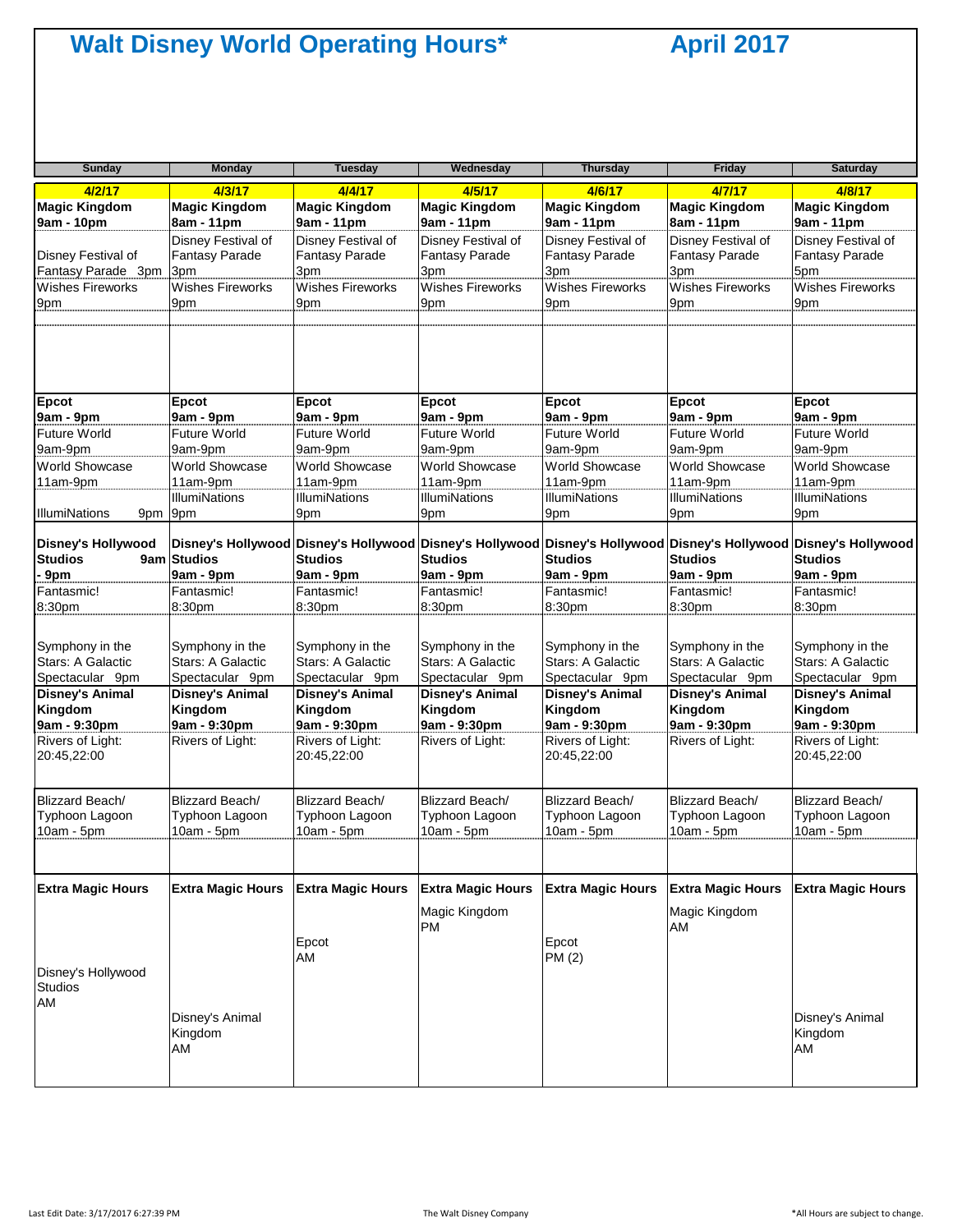| <b>Sunday</b>                                              | <b>Monday</b>                                              | <b>Tuesday</b>                                             | Wednesday                                                  | <b>Thursday</b>                                                                                                                     | Friday                                                     | <b>Saturday</b>                                            |
|------------------------------------------------------------|------------------------------------------------------------|------------------------------------------------------------|------------------------------------------------------------|-------------------------------------------------------------------------------------------------------------------------------------|------------------------------------------------------------|------------------------------------------------------------|
| 4/9/17                                                     | 4/10/17                                                    | 4/11/17                                                    | 4/12/17                                                    | 4/13/17                                                                                                                             | 4/14/17                                                    | 4/15/17                                                    |
| <b>Magic Kingdom</b><br>9am - 11pm                         | <b>Magic Kingdom</b><br>8am - 12am                         | <b>Magic Kingdom</b><br>8am - 12am                         | <b>Magic Kingdom</b><br>8am - 12am                         | <b>Magic Kingdom</b><br>8am - 12am                                                                                                  | <b>Magic Kingdom</b><br>8am - 12am                         | <b>Magic Kingdom</b><br>8am - 12am                         |
| Disney Festival of<br><b>Fantasy Parade</b><br>12pm,3:30pm | Disney Festival of<br><b>Fantasy Parade</b><br>12pm,3:30pm | Disney Festival of<br><b>Fantasy Parade</b><br>12pm,3:30pm | Disney Festival of<br><b>Fantasy Parade</b><br>12pm,3:30pm | Disney Festival of<br><b>Fantasy Parade</b><br>12pm,3:30pm                                                                          | Disney Festival of<br><b>Fantasy Parade</b><br>12pm,3:30pm | Disney Festival of<br><b>Fantasy Parade</b><br>12pm,3:30pm |
| <b>Wishes Fireworks</b><br>9pm                             | <b>Wishes Fireworks</b><br>10pm                            | <b>Wishes Fireworks</b><br>10pm                            | <b>Wishes Fireworks</b><br>10pm                            | <b>Wishes Fireworks</b><br>10pm                                                                                                     | <b>Wishes Fireworks</b><br>10pm                            | <b>Wishes Fireworks</b><br>10pm                            |
| <b>Epcot</b>                                               | Epcot                                                      | Epcot                                                      | Epcot                                                      | Epcot                                                                                                                               | Epcot                                                      | Epcot                                                      |
| 9am - 9pm                                                  | 9am - 9pm                                                  | 9am - 9pm                                                  | 9am - 9pm                                                  | 9am - 9pm                                                                                                                           | 9am - 9pm                                                  | 9am - 9pm                                                  |
| <b>Future World</b><br>9am-9pm                             | <b>Future World</b><br>9am-9pm                             | <b>Future World</b><br>9am-9pm                             | <b>Future World</b><br>9am-9pm                             | <b>Future World</b><br>9am-9pm                                                                                                      | <b>Future World</b><br>9am-9pm                             | <b>Future World</b><br>9am-9pm                             |
| <b>World Showcase</b>                                      | <b>World Showcase</b>                                      | <b>World Showcase</b>                                      | World Showcase                                             | <b>World Showcase</b>                                                                                                               | World Showcase                                             | <b>World Showcase</b>                                      |
| 11am-9pm                                                   | 11am-9pm                                                   | 11am-9pm                                                   | 11am-9pm                                                   | 11am-9pm                                                                                                                            | 11am-9pm                                                   | 11am-9pm                                                   |
| <b>IllumiNations</b><br>9pm                                | <b>IllumiNations</b><br>9pm                                | <b>IllumiNations</b><br>9pm                                | <b>IllumiNations</b><br>9pm                                | <b>IllumiNations</b><br>9pm                                                                                                         | <b>IllumiNations</b><br>9pm                                | <b>IllumiNations</b><br>9pm                                |
| <b>Disney's Hollywood</b><br><b>Studios</b><br>9am         | <b>Studios</b>                                             | <b>Studios</b>                                             | Studios                                                    | Disney's Hollywood Disney's Hollywood Disney's Hollywood Disney's Hollywood Disney's Hollywood Disney's Hollywood<br><b>Studios</b> | <b>Studios</b>                                             | <b>Studios</b>                                             |
| 9 <sub>pm</sub>                                            | 9am - 9pm                                                  | 9am - 9pm                                                  | 9am - 9pm                                                  | 9am - 9pm                                                                                                                           | 9am - 7pm                                                  | 9am - 9pm                                                  |
| Fantasmic!<br>8:30pm                                       | Fantasmic!<br>8:30pm                                       | Fantasmic!<br>8:30pm                                       | Fantasmic!<br>8:30pm                                       | Fantasmic!<br>8:30pm                                                                                                                |                                                            | Fantasmic!<br>8:30pm                                       |
| Symphony in the<br>Stars: A Galactic<br>Spectacular 9pm    | Symphony in the<br>Stars: A Galactic<br>Spectacular 9pm    | Symphony in the<br>Stars: A Galactic<br>Spectacular 9pm    | Symphony in the<br>Stars: A Galactic<br>Spectacular 9pm    | Symphony in the<br>Stars: A Galactic<br>Spectacular 9pm                                                                             |                                                            | Symphony in the<br>Stars: A Galactic<br>Spectacular 9pm    |
| <b>Disney's Animal</b><br>Kingdom<br>9am - 9:30pm          | <b>Disney's Animal</b><br>Kingdom<br>9am - 9:30pm          | <b>Disney's Animal</b><br>Kingdom<br>9am - 9:30pm          | <b>Disney's Animal</b><br>Kingdom<br>9am - 9:30pm          | <b>Disney's Animal</b><br>Kingdom<br>9am - 9:30pm                                                                                   | <b>Disney's Animal</b><br>Kingdom<br>9am - 9:30pm          | <b>Disney's Animal</b><br>Kingdom<br>9am - 9:30pm          |
| Rivers of Light:<br>20:30,21:45                            | Rivers of Light:<br>20:30.21:45                            | Rivers of Light:<br>20:30,21:45                            | Rivers of Light:<br>20:30,21:45                            | Rivers of Light:<br>20:30,21:45                                                                                                     | Rivers of Light:<br>20:30.21:45                            | Rivers of Light:<br>20:30.21:45                            |
| Blizzard Beach/<br>Typhoon Lagoon<br>$10am - 5pm$          | Blizzard Beach/<br>Typhoon Lagoon<br>$10am - 5pm$          | Blizzard Beach/<br>Typhoon Lagoon<br>$10am - 5pm$          | Blizzard Beach/<br>Typhoon Lagoon<br>$10am - 5pm$          | Blizzard Beach/<br>Typhoon Lagoon<br>$10am - 5pm$                                                                                   | Blizzard Beach/<br>Typhoon Lagoon<br>$10am - 5pm$          | Blizzard Beach/<br>Typhoon Lagoon<br>$10am - 5pm$          |
| <b>Extra Magic Hours</b>                                   | <b>Extra Magic Hours</b>                                   | <b>Extra Magic Hours</b>                                   | <b>Extra Magic Hours</b>                                   | <b>Extra Magic Hours</b>                                                                                                            | <b>Extra Magic Hours</b>                                   | <b>Extra Magic Hours</b>                                   |
| Magic Kingdom<br>ΑM                                        | Magic Kingdom<br>AM                                        | Magic Kingdom<br>AM<br>Epcot<br>PM (2)                     | Magic Kingdom<br>AM/PM                                     | Magic Kingdom<br>AM<br>Epcot<br>AM                                                                                                  | Magic Kingdom<br>AM                                        | Magic Kingdom<br>AM                                        |
| Disney's Hollywood<br><b>Studios</b><br>AM                 | Disney's Animal                                            |                                                            |                                                            |                                                                                                                                     |                                                            | Disney's Animal                                            |
|                                                            | Kingdom<br>AM                                              |                                                            |                                                            |                                                                                                                                     |                                                            | Kingdom<br>AM                                              |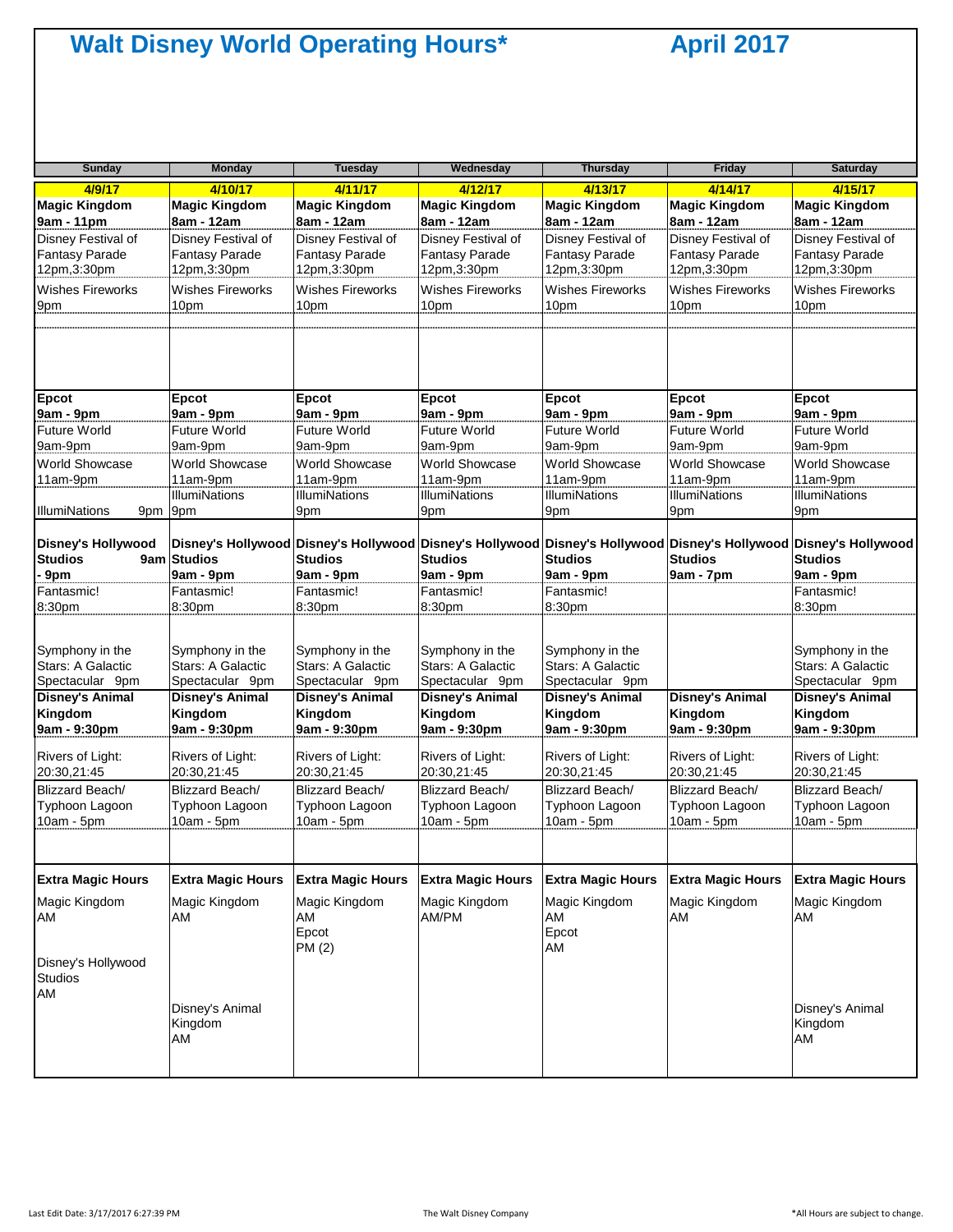| <b>Sunday</b>                                       | <b>Monday</b>                                              | <b>Tuesday</b>                                             | Wednesday                                                  | <b>Thursday</b>                                                                                                                     | Friday                                          | <b>Saturday</b>                                   |
|-----------------------------------------------------|------------------------------------------------------------|------------------------------------------------------------|------------------------------------------------------------|-------------------------------------------------------------------------------------------------------------------------------------|-------------------------------------------------|---------------------------------------------------|
| 4/16/17                                             | 4/17/17                                                    | 4/18/17                                                    | 4/19/17                                                    | 4/20/17                                                                                                                             | 4/21/17                                         | 4/22/17                                           |
| <b>Magic Kingdom</b><br>8am - 11pm                  | <b>Magic Kingdom</b><br>8am - 11pm                         | <b>Magic Kingdom</b><br>8am - 12am                         | <b>Magic Kingdom</b><br>8am - 12am                         | <b>Magic Kingdom</b><br>8am - 11pm                                                                                                  | <b>Magic Kingdom</b><br>9am - 11pm              | <b>Magic Kingdom</b><br>9am - 10pm                |
| Disney Festival of<br>Fantasy Parade<br>12pm,3:30pm | Disney Festival of<br><b>Fantasy Parade</b><br>12pm,3:30pm | Disney Festival of<br><b>Fantasy Parade</b><br>12pm,3:30pm | Disney Festival of<br><b>Fantasy Parade</b><br>12pm,3:30pm | Disney Festival of<br><b>Fantasy Parade</b><br>12pm,3:30pm                                                                          | Disney Festival of<br>Fantasy Parade<br>3pm     | Disney Festival of<br>Fantasy Parade<br>3pm       |
| <b>Wishes Fireworks</b><br>10pm                     | <b>Wishes Fireworks</b><br>10pm                            | <b>Wishes Fireworks</b><br>10pm                            | <b>Wishes Fireworks</b><br>10pm                            | <b>Wishes Fireworks</b><br>10pm                                                                                                     | <b>Wishes Fireworks</b><br>9pm                  | <b>Wishes Fireworks</b><br>9pm                    |
|                                                     |                                                            |                                                            |                                                            |                                                                                                                                     |                                                 |                                                   |
| <b>Epcot</b>                                        | Epcot                                                      | <b>Epcot</b>                                               | Epcot                                                      | <b>Epcot</b>                                                                                                                        | <b>Epcot</b>                                    | Epcot                                             |
| 9am - 9pm                                           | 9am - 9pm                                                  | 9am - 9pm                                                  | 9am - 9pm                                                  | 9am - 9pm                                                                                                                           | 9am - 9pm                                       | 9am - 9pm                                         |
| <b>Future World</b><br>9am-9pm                      | <b>Future World</b><br>9am-9pm                             | <b>Future World</b><br>9am-9pm                             | <b>Future World</b><br>9am-9pm                             | <b>Future World</b><br>9am-9pm                                                                                                      | Future World<br>9am-9pm                         | Future World<br>9am-9pm                           |
| <b>World Showcase</b>                               | World Showcase                                             | <b>World Showcase</b>                                      | <b>World Showcase</b>                                      | <b>World Showcase</b>                                                                                                               | World Showcase                                  | <b>World Showcase</b>                             |
| 11am-9pm                                            | 11am-9pm                                                   | 11am-9pm                                                   | 11am-9pm                                                   | 11am-9pm                                                                                                                            | 11am-9pm                                        | 11am-9pm                                          |
|                                                     | <b>IllumiNations</b>                                       | <b>IllumiNations</b>                                       | <b>IllumiNations</b>                                       | <b>IllumiNations</b>                                                                                                                | <b>IllumiNations</b>                            | <b>IllumiNations</b>                              |
| <b>IllumiNations</b><br>9pm                         | 9pm                                                        | 9pm                                                        | 9pm                                                        | 9pm                                                                                                                                 | 9pm                                             | 9pm                                               |
| <b>Disney's Hollywood</b><br><b>Studios</b>         | 9am Studios                                                | <b>Studios</b>                                             | <b>Studios</b>                                             | Disney's Hollywood Disney's Hollywood Disney's Hollywood Disney's Hollywood Disney's Hollywood Disney's Hollywood<br><b>Studios</b> | <b>Studios</b>                                  | <b>Studios</b>                                    |
| 9pm                                                 | 9am - 9pm                                                  | 9am - 9pm                                                  | 9am - 9pm                                                  | 9am - 9pm                                                                                                                           | 9am - 9pm                                       | 9am - 9pm                                         |
| Fantasmic!                                          | Fantasmic!                                                 | Fantasmic!                                                 | Fantasmic!                                                 | Fantasmic!                                                                                                                          | Fantasmic!                                      | Fantasmic!                                        |
| 8:30pm                                              | 8:30pm                                                     | 8:30pm                                                     | 8:30pm                                                     | 8:30pm                                                                                                                              | 8:30pm                                          | 8:30pm                                            |
| Symphony in the<br>Stars: A Galactic                | Symphony in the<br>Stars: A Galactic                       | Symphony in the<br>Stars: A Galactic                       | Symphony in the<br>Stars: A Galactic                       | Symphony in the<br>Stars: A Galactic                                                                                                | Symphony in the<br>Stars: A Galactic            | Symphony in the<br>Stars: A Galactic              |
| Spectacular 9pm                                     | Spectacular 9pm                                            | Spectacular 9pm                                            | Spectacular 9pm                                            | Spectacular 9pm                                                                                                                     | Spectacular 9pm                                 | Spectacular 9pm                                   |
| <b>Disney's Animal</b><br>Kingdom                   | <b>Disney's Animal</b><br>Kingdom                          | <b>Disney's Animal</b><br>Kingdom                          | Disney's Animal<br>Kingdom                                 | <b>Disney's Animal</b><br>Kingdom                                                                                                   | <b>Disney's Animal</b><br>Kingdom               | <b>Disney's Animal</b><br>Kingdom                 |
| 9am - 9:30pm                                        | 9am - 9:30pm                                               | 9am - 9:30pm                                               | 9am - 9:30pm                                               | 9am - 9:30pm                                                                                                                        | 9am - 9:30pm                                    | 9am - 9:30pm                                      |
| Rivers of Light:<br>20:30,21:45                     | Rivers of Light:<br>20:30,21:45                            | Rivers of Light:<br>20:30,21:45                            | Rivers of Light:<br>20:30,21:45                            | Rivers of Light:<br>20:30,21:45                                                                                                     | Rivers of Light:<br>20:30,21:45                 | Rivers of Light:<br>20:30,21:45                   |
| Blizzard Beach/<br>Typhoon Lagoon<br>10am - 5pm     | Blizzard Beach/<br>Typhoon Lagoon<br>$10am - 5pm$          | Blizzard Beach/<br>Typhoon Lagoon<br>$10am - 5pm$          | Blizzard Beach/<br>Typhoon Lagoon<br>$10am - 5pm$          | Blizzard Beach/<br>Typhoon Lagoon<br>10am - 5pm                                                                                     | Blizzard Beach/<br>Typhoon Lagoon<br>10am - 5pm | Blizzard Beach/<br>Typhoon Lagoon<br>$10am - 5pm$ |
| <b>Extra Magic Hours</b>                            | <b>Extra Magic Hours</b>                                   | <b>Extra Magic Hours</b>                                   | <b>Extra Magic Hours</b>                                   | <b>Extra Magic Hours</b>                                                                                                            | <b>Extra Magic Hours</b>                        | <b>Extra Magic Hours</b>                          |
| Magic Kingdom<br>AM                                 | Magic Kingdom<br>AM                                        | Magic Kingdom<br>AM<br>Epcot<br>PM (2)                     | Magic Kingdom<br>AM/PM                                     | Magic Kingdom<br>AM<br>Epcot<br>AM                                                                                                  | Magic Kingdom<br>AM                             |                                                   |
| Disney's Hollywood<br><b>Studios</b><br>AM          | Disney's Animal                                            |                                                            |                                                            |                                                                                                                                     |                                                 | Disney's Animal                                   |
|                                                     | Kingdom<br>AM                                              |                                                            |                                                            |                                                                                                                                     |                                                 | Kingdom<br>AM                                     |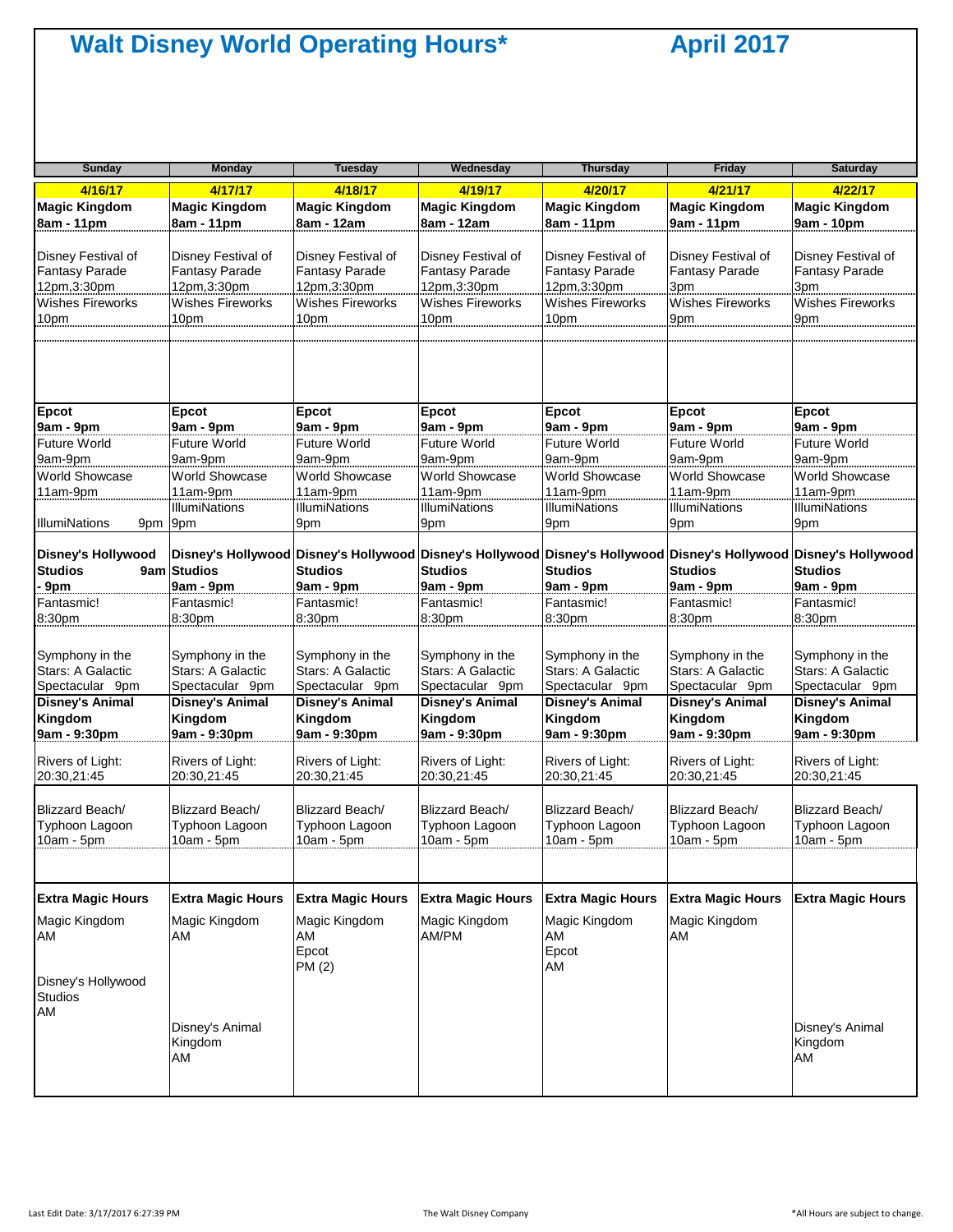| Sunday                                                                     | <b>Monday</b>                                                                 | <b>Tuesday</b>                                                                       | Wednesday                                                                     | <b>Thursday</b>                                                                                                                     | <b>Friday</b>                                                                        | <b>Saturday</b>                                                               |
|----------------------------------------------------------------------------|-------------------------------------------------------------------------------|--------------------------------------------------------------------------------------|-------------------------------------------------------------------------------|-------------------------------------------------------------------------------------------------------------------------------------|--------------------------------------------------------------------------------------|-------------------------------------------------------------------------------|
| 4/23/17                                                                    | 4/24/17                                                                       | 4/25/17                                                                              | 4/26/17                                                                       | 4/27/17                                                                                                                             | 4/28/17                                                                              | 4/29/17                                                                       |
| <b>Magic Kingdom</b>                                                       | <b>Magic Kingdom</b>                                                          | <b>Magic Kingdom</b>                                                                 | <b>Magic Kingdom</b>                                                          | <b>Magic Kingdom</b>                                                                                                                | <b>Magic Kingdom</b>                                                                 | <b>Magic Kingdom</b>                                                          |
| 9am - 10pm                                                                 | 9am - 11pm                                                                    | 9am - 10pm                                                                           | 9am - 10pm                                                                    | 9am - 10pm                                                                                                                          | 9am - 11pm                                                                           | 9am - 11pm                                                                    |
| Disney Festival of<br>Fantasy Parade 3pm<br><b>Wishes Fireworks</b><br>9pm | Disney Festival of<br>Fantasy Parade<br>3pm<br><b>Wishes Fireworks</b><br>9pm | Disney Festival of<br><b>Fantasy Parade</b><br>3pm<br><b>Wishes Fireworks</b><br>9pm | Disney Festival of<br>Fantasy Parade<br>3pm<br><b>Wishes Fireworks</b><br>9pm | Disney Festival of<br><b>Fantasy Parade</b><br>3pm<br><b>Wishes Fireworks</b><br>9pm                                                | Disney Festival of<br><b>Fantasy Parade</b><br>3pm<br><b>Wishes Fireworks</b><br>9pm | Disney Festival of<br>Fantasy Parade<br>3pm<br><b>Wishes Fireworks</b><br>9pm |
| Epcot                                                                      | Epcot                                                                         | Epcot                                                                                | Epcot                                                                         | <b>Epcot</b>                                                                                                                        | <b>Epcot</b>                                                                         | Epcot                                                                         |
| 9am - 9pm                                                                  | 9am - 9pm                                                                     | 9am - 9pm                                                                            | 9am - 9pm                                                                     | 9am - 9pm                                                                                                                           | 9am - 9pm                                                                            | 9am - 9pm                                                                     |
| <b>Future World</b>                                                        | Future World                                                                  | <b>Future World</b>                                                                  | Future World                                                                  | Future World                                                                                                                        | Future World                                                                         | Future World                                                                  |
| 9am-9pm                                                                    | 9am-9pm                                                                       | 9am-9pm                                                                              | 9am-9pm                                                                       | 9am-9pm                                                                                                                             | 9am-9pm                                                                              | 9am-9pm                                                                       |
| <b>World Showcase</b><br>11am-9pm<br><b>IllumiNations</b><br>9pm 9pm       | <b>World Showcase</b><br>11am-9pm<br><b>IllumiNations</b>                     | <b>World Showcase</b><br>11am-9pm<br><b>IllumiNations</b><br>9pm                     | World Showcase<br>11am-9pm<br><b>IllumiNations</b><br>9pm                     | <b>World Showcase</b><br>11am-9pm<br><b>IllumiNations</b><br>9pm                                                                    | <b>World Showcase</b><br>11am-9pm<br><b>IllumiNations</b><br>9pm                     | <b>World Showcase</b><br>11am-9pm<br><b>IllumiNations</b><br>9pm              |
| <b>Disney's Hollywood</b><br><b>Studios</b><br>9am                         | <b>Studios</b>                                                                | <b>Studios</b>                                                                       | <b>Studios</b>                                                                | Disney's Hollywood Disney's Hollywood Disney's Hollywood Disney's Hollywood Disney's Hollywood Disney's Hollywood<br><b>Studios</b> | <b>Studios</b>                                                                       | <b>Studios</b>                                                                |
| 9pm                                                                        | 9am - 9pm                                                                     | 9am - 9pm                                                                            | 9am - 9pm                                                                     | 9am - 9pm                                                                                                                           | 9am - 9pm                                                                            | 9am - 9pm                                                                     |
| Fantasmic!                                                                 | Fantasmic!                                                                    | Fantasmic!                                                                           | Fantasmic!                                                                    | Fantasmic!                                                                                                                          | Fantasmic!                                                                           | Fantasmic!                                                                    |
| 8:30pm                                                                     | 8:30pm                                                                        | 8:30pm                                                                               | 8:30pm                                                                        | 8:30pm                                                                                                                              | 8:30pm                                                                               | 8:30pm                                                                        |
| Symphony in the                                                            | Symphony in the                                                               | Symphony in the                                                                      | Symphony in the                                                               | Symphony in the                                                                                                                     | Symphony in the                                                                      | Symphony in the                                                               |
| Stars: A Galactic                                                          | Stars: A Galactic                                                             | Stars: A Galactic                                                                    | Stars: A Galactic                                                             | Stars: A Galactic                                                                                                                   | Stars: A Galactic                                                                    | Stars: A Galactic                                                             |
| Spectacular 9pm                                                            | Spectacular 9pm                                                               | Spectacular 9pm                                                                      | Spectacular 9pm                                                               | Spectacular 9pm                                                                                                                     | Spectacular 9pm                                                                      | Spectacular 9pm                                                               |
| <b>Disney's Animal</b>                                                     | <b>Disney's Animal</b>                                                        | <b>Disney's Animal</b>                                                               | <b>Disney's Animal</b>                                                        | <b>Disney's Animal</b>                                                                                                              | <b>Disney's Animal</b>                                                               | <b>Disney's Animal</b>                                                        |
| Kingdom                                                                    | Kingdom                                                                       | Kingdom                                                                              | Kingdom                                                                       | Kingdom                                                                                                                             | Kingdom                                                                              | Kingdom                                                                       |
| 9am - 9:30pm                                                               | 9am - 9:30pm                                                                  | 9am - 9:30pm                                                                         | 9am - 9:30pm                                                                  | 9am - 9:30pm                                                                                                                        | 9am - 9:30pm                                                                         | 9am - 9:30pm                                                                  |
| Rivers of Light:                                                           | Rivers of Light:                                                              | Rivers of Light:                                                                     | Rivers of Light:                                                              | Rivers of Light:                                                                                                                    | Rivers of Light:                                                                     | Rivers of Light:                                                              |
| 20:45                                                                      | 20:45                                                                         | 20:45                                                                                | 20:45                                                                         | 20:45                                                                                                                               | 20:45                                                                                | 20:45                                                                         |
| <b>Blizzard Beach/</b>                                                     | Blizzard Beach/                                                               | Blizzard Beach/                                                                      | Blizzard Beach/                                                               | <b>Blizzard Beach/</b>                                                                                                              | Blizzard Beach/                                                                      | <b>Blizzard Beach/</b>                                                        |
| Typhoon Lagoon                                                             | Typhoon Lagoon                                                                | Typhoon Lagoon                                                                       | Typhoon Lagoon                                                                | Typhoon Lagoon                                                                                                                      | Typhoon Lagoon                                                                       | Typhoon Lagoon                                                                |
| 10am - 5pm                                                                 | 10am - 5pm                                                                    | $10am - 5pm$                                                                         | $10am - 5pm$                                                                  | $10am - 5pm$                                                                                                                        | 10am - 5pm                                                                           | $10am - 5pm$                                                                  |
| <b>Extra Magic Hours</b><br>Epcot<br>PM (2)                                | <b>Extra Magic Hours</b>                                                      | <b>Extra Magic Hours</b><br>Disney's Hollywood<br><b>Studios</b>                     | <b>Extra Magic Hours</b><br>Magic Kingdom                                     | <b>Extra Magic Hours</b><br>Epcot<br>AM                                                                                             | <b>Extra Magic Hours</b><br>Magic Kingdom                                            | <b>Extra Magic Hours</b>                                                      |
|                                                                            | Disney's Animal<br>Kingdom<br>AM                                              | AM                                                                                   |                                                                               |                                                                                                                                     |                                                                                      | Disney's Animal<br>Kingdom<br>AM                                              |